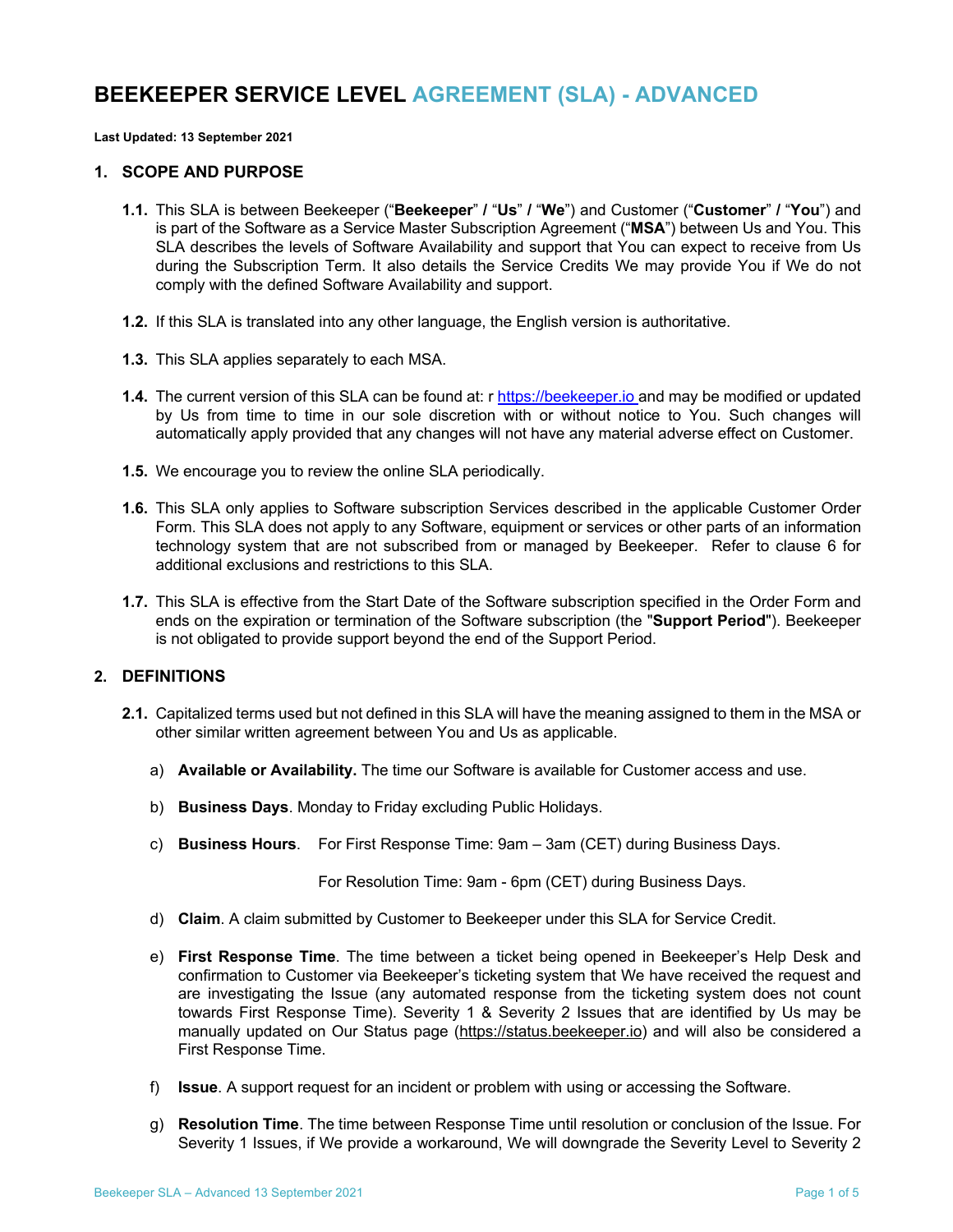or Severity 3 based on the extent the workaround improves the Issue. For Severity 4 Issues, We retain the right to decide through our internal Software development prioritization process which features to add or change.

- h) **Planned Maintenance**. Planned and scheduled implementation of Upgrades, network, or infrastructure changes for maintenance during which the Software will not be Available; If such Planned Maintenance will be during Business Hours the Customer will be given 24-hour prior notice.
- i) **Service Credit**. A financial credit Beekeeper may credit back to an eligible, active and not-terminated Customer account based on this SLA.
- j) **Unavailable Time**. Time when the Software is not available for Customer access or use excluding any Permitted Unavailability.

## **3. SUPPORT FOR SOFTWARE ISSUES**

- **3.1.** Customer's Authorised Users can request support via:
	- a) Beekeeper's Help Desk (https://beekeeper.zendesk.com/)
	- b) Email to support@beekeeper.io. or your Customer Success Manger.
	- c) The Beekeeper app via the "Help & Support" section in both the Beekeeper Android & IOS app.
	- d) Beekeeper's Help Center at https://help.beekeeper.io or https://adminhelp.beekeeper.io
- **3.2.** Support covers core functionality of our Software. It does not include customization advice and consulting services. If the Issue is specific to the particular configuration of Customer, it is classified as consulting services and is not covered under this SLA. Consulting services may be purchased separately by contacting Us.

## **4. SOFTWARE AVAILABILITY**

- **4.1.** We will make commercially reasonable efforts to ensure the Software (excluding any Third Party Applications) is Available each calendar month 24 hours a day 7 days a week for at least 99.9% of the time. Availability is measured based on the monthly average of Availability, rounded down to the nearest minute ("**Availability Average**").
- **4.2.** Availability Average for each calendar month is calculated as follows:

|                             | Total number of hours of Availability possible per calendar month - Hours of Unavailable<br>Time per calendar month |       |
|-----------------------------|---------------------------------------------------------------------------------------------------------------------|-------|
| Availability<br>Average $=$ |                                                                                                                     | x 100 |
|                             | Total number of hours of Availability possible per calendar month                                                   |       |

**4.3.** To review current and historical Availability of Our Software, visit status.beekeeper.io.

- **4.4.** Software Availability does not include any loss of Availability time resulting from or related to the following Issues (each such period of time, a "**Permitted Unavailability**"):
	- a) Issues that result from Customer equipment, hardware, software, or other technology and/or thirdparty equipment, hardware, software, or other technology (excluding third-party equipment within Our direct control);
	- b) Issues that arise from our suspension or termination of Customer's right to use the Software in accordance with the MSA;
	- c) Non-material or non-critical performance issues, such lagging issues, effecting non-critical individual features for a non-material amount of time (link expansions, search, file uploads, etc.);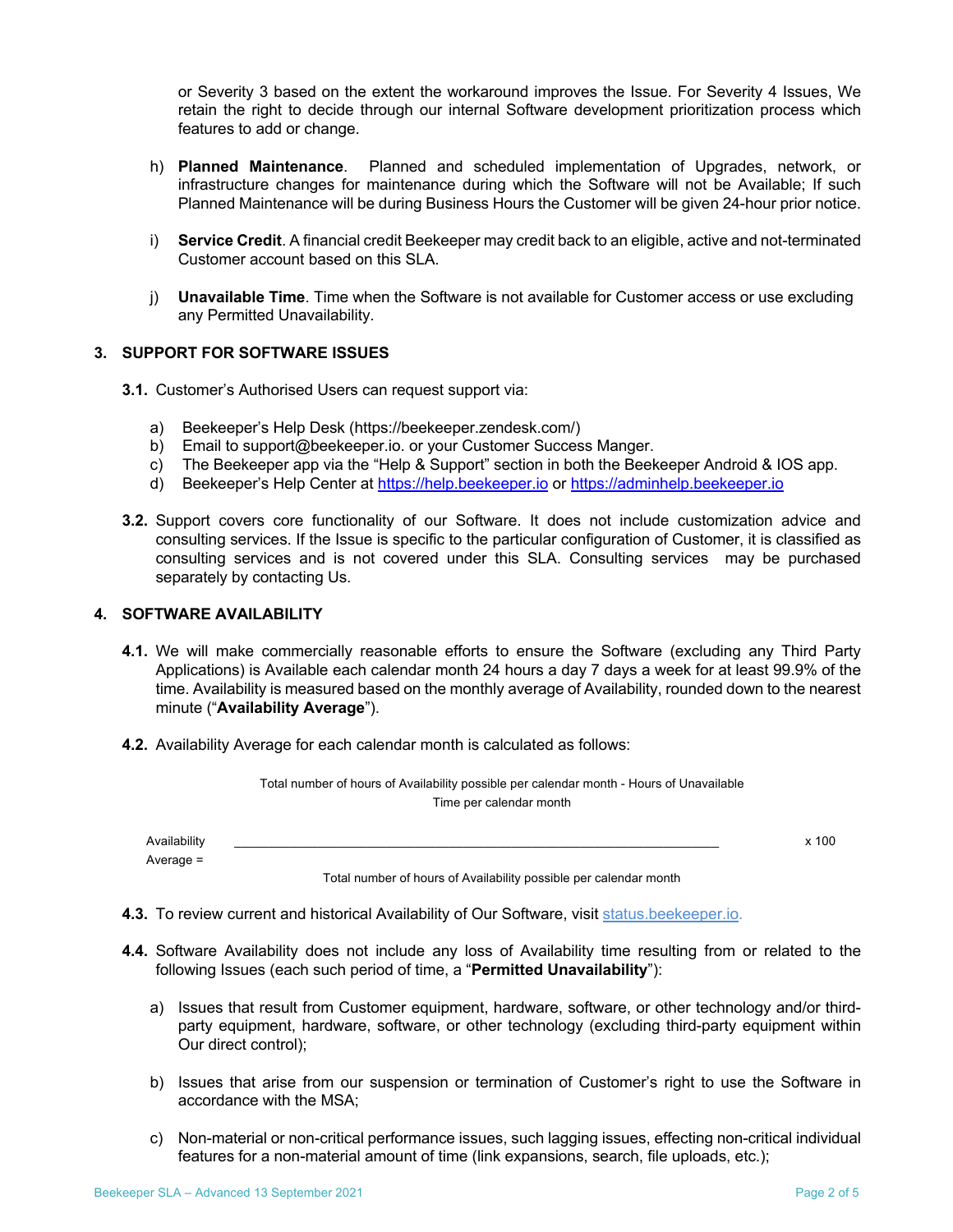- d) Issues that are related to corrupted Customer content, Third Party Applications or third parties;
- e) Issues of congestion, caused by Customer exceeding the number of Authorized Users set out in Customer's Order Form(s), whereby high traffic levels result in service disruption;
- f) Customer inaccessibility; if, for any reason, Customer cannot be reached to correct an Availability Issue, then until Beekeeper can make contact with Customer to begin fixing the Availability Issue, such time will not be included when calculating Availability Average;
- g) Issues resulting from events outside of Beekeeper's reasonable control, including, but not limited to problems caused by (i) force majeure events, (ii) internet access, connectivity issues or related problems, (iii) Customer's failure to follow agreed procedures, the terms of the MSA or the applicable Order Form(s), (iv) unauthorized changes to the Software by Customer, (v) errors made by the Customer's system administrator, (vi) irreversible destruction of data directly caused by direct actions taken by Customer, (vii) a third party gaining access to the Software by means of Customer's Authorized Users' accounts or equipment, (viii) Customer's continued use of the Software after Beekeeper has advised Customer to modify such use, if Customer did not modify its use as advised or (ix) other acts or omissions of Customer, its Authorised Users or any other third party;
- h) Material breach by Customer of the terms of the MSA or Customer's Order Form(s).
- i) Planned Maintenance.
- **4.5.** Any Permitted Unavailability will not be included in the calculation of Availability Average for the applicable month.

# **5. SOFTWARE ISSUE SEVERITY LEVELS, FIRST RESPONSE TIME AND RESOLUTION TIME**

**5.1.** According to the table below Beekeeper will assign a priority level ("**Severity Level**") to each Issue. According to the Severity Level Beekeeper commits to the applicable First Response and Resolution Time.

| <b>SEVERITY</b><br>LEVEL* | <b>ISSUE DESCRIPTION</b>                                                                                                                                                                                               | <b>FIRST</b><br><b>RESPONSE</b><br><b>TIME</b> | <b>RESOLUTION</b><br><b>TIME</b> |
|---------------------------|------------------------------------------------------------------------------------------------------------------------------------------------------------------------------------------------------------------------|------------------------------------------------|----------------------------------|
| Severity 1                | The Software is Unavailable, OR<br>a)<br>Key component(s) of the core Software functionality<br>b)<br>is not working AND no workaround is available,<br>AND<br>It affects >80% of a Customer's Authorized Users.<br>C) | 3<br><b>Business</b><br><b>Hours</b>           | 24<br><b>Business</b><br>Hours   |
| Severity 2                | Core functionality of the Software is not working,<br>a)<br>BUT workaround exists, AND<br>It affects > 50% of a Customer's Authorized Users.<br>b)                                                                     | 8<br><b>Business</b><br>Hours                  | 24<br><b>Business</b><br>Hours   |
| Severity 3                | i.<br>Non-core functionality of the Software is not<br>working. The Issue does not directly impact a<br>Customer's ability to use the Software OR<br>ii.<br>It affects < 50% of a Customer's Authorized Users.         | 24 Business<br>Hours                           | 20<br><b>Business</b><br>Days    |
| Severity 4                | Customer is experiencing an Issue which is not level<br>a)<br>1, 2 or 3 classified, OR<br>Non-Beekeeper device specific problem, OR<br>b)<br>Sporadic occurrences.<br>C)                                               | 40 Business<br>Hours                           | 60<br><b>Business</b><br>Days    |

*\* This excludes iOS Beekeeper App Support which is covered separately below.*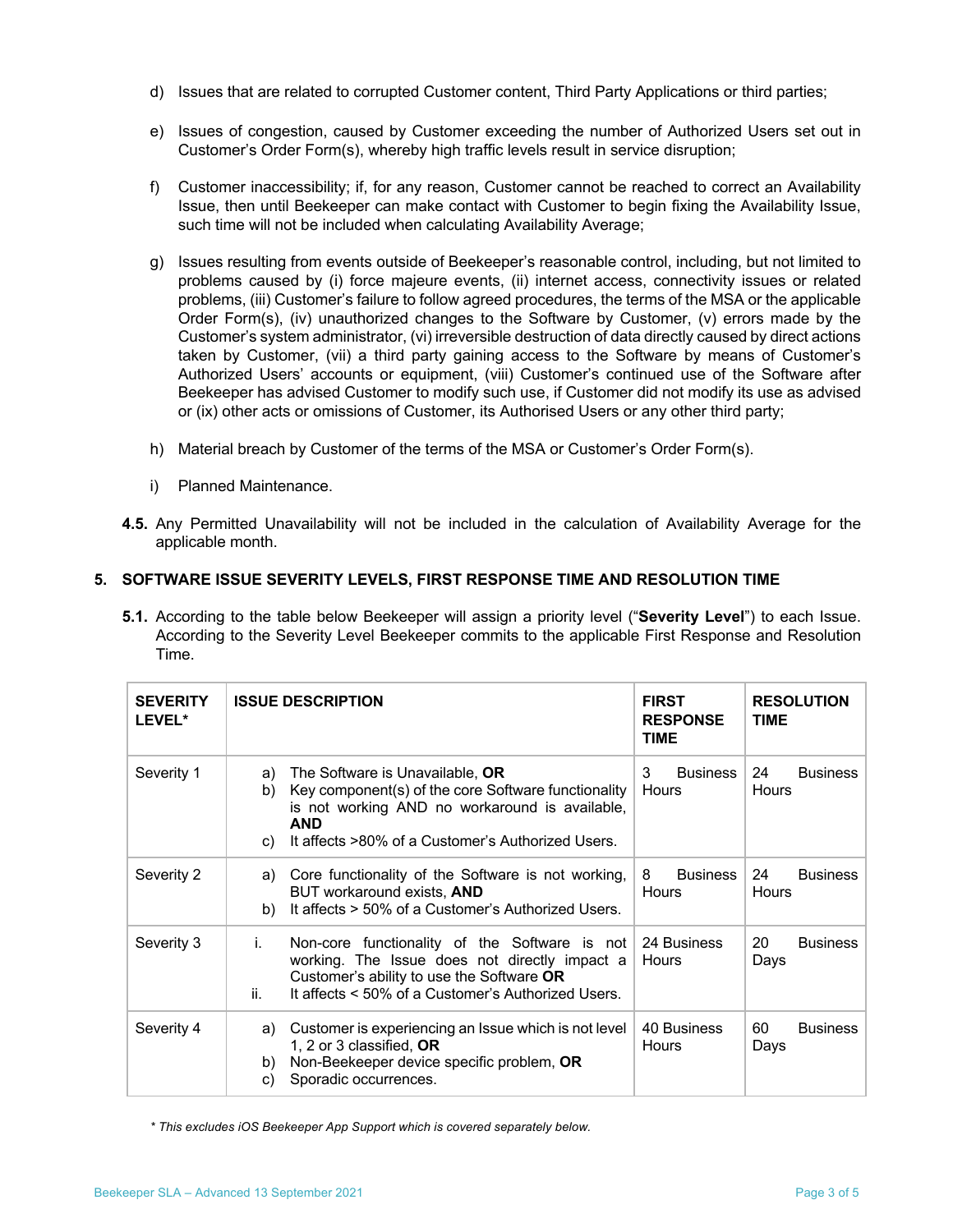## **6. SERVICE CREDIT CLAIM**

- **6.1.** To make a Claim, Customer must submit a ticket via support@beekeeper.io within 30 days of the month in which the Unavailable Time occurred, and/or the Response Time and/or Resolution Time did not meet the applicable Severity Level.
- **6.2.** The ticket must include:
	- a) "**SLA Claim**" as the subject of the ticket;
	- b) the applicable dates and times Service Credit is requested for; and
	- c) any applicable information that documents the claimed Unavailable Time, Response Time or Resolution Time. If Service Credit is issued, it will be issued to Customer for future use only. No refunds will be provided. Service Credits can not be transferred to another Beekeeper customer or applied to any other account.
- **6.3.** We will use all information reasonably available to to validate a Claim and make a good faith judgment on whether a Service Credit applies.

## **7. SERVICE CREDIT CALCULATION**

**7.1.** For any Unavailable Time experienced by Customer in a calendar month period, Beekeeper will provide a Service Credit. Service Credit will be calculated in accordance with the table below:

| <b>AVAILABILITY SERVICE LEVEL DEFAULT</b>                                           | <b>SERVICE CREDIT:</b><br>% of monthly fees |
|-------------------------------------------------------------------------------------|---------------------------------------------|
| Availability Average that is less than 99.9%, but greater than or equal to<br>99.5% | 2%                                          |
| Availability Average that is less than 99.5%, but greater than or equal to<br>99.0% | 5%                                          |
| Availability Average that is less than 99.0%                                        | 10%                                         |

**7.2.** If the Support Service Level did not meet the First Response Time and / or Resolution Times in a calendar month, Beekeeper will provide a Service Credit. Service Credit will be calculated in accordance with the table below:

| SUPPORT SERVICE LEVEL DEFAULT                                                                          | <b>SERVICE CREDIT</b><br>% of monthly fees |
|--------------------------------------------------------------------------------------------------------|--------------------------------------------|
| 85% to 90% of support tickets in the applicable month met the First Response<br>and Resolution Time    | 2%                                         |
| 80% to 84% of support tickets in the applicable month met the First Response<br>and Resolution Time    | 5%                                         |
| Less than 80% of support tickets in the applicable month met the First<br>Response and Resolution Time | $10\%$                                     |

**7.3.** Each Service Credit is calculated as a percentage of monthly fees owed or paid by Customer for the applicable month in which the Unavailability Issues occurred.